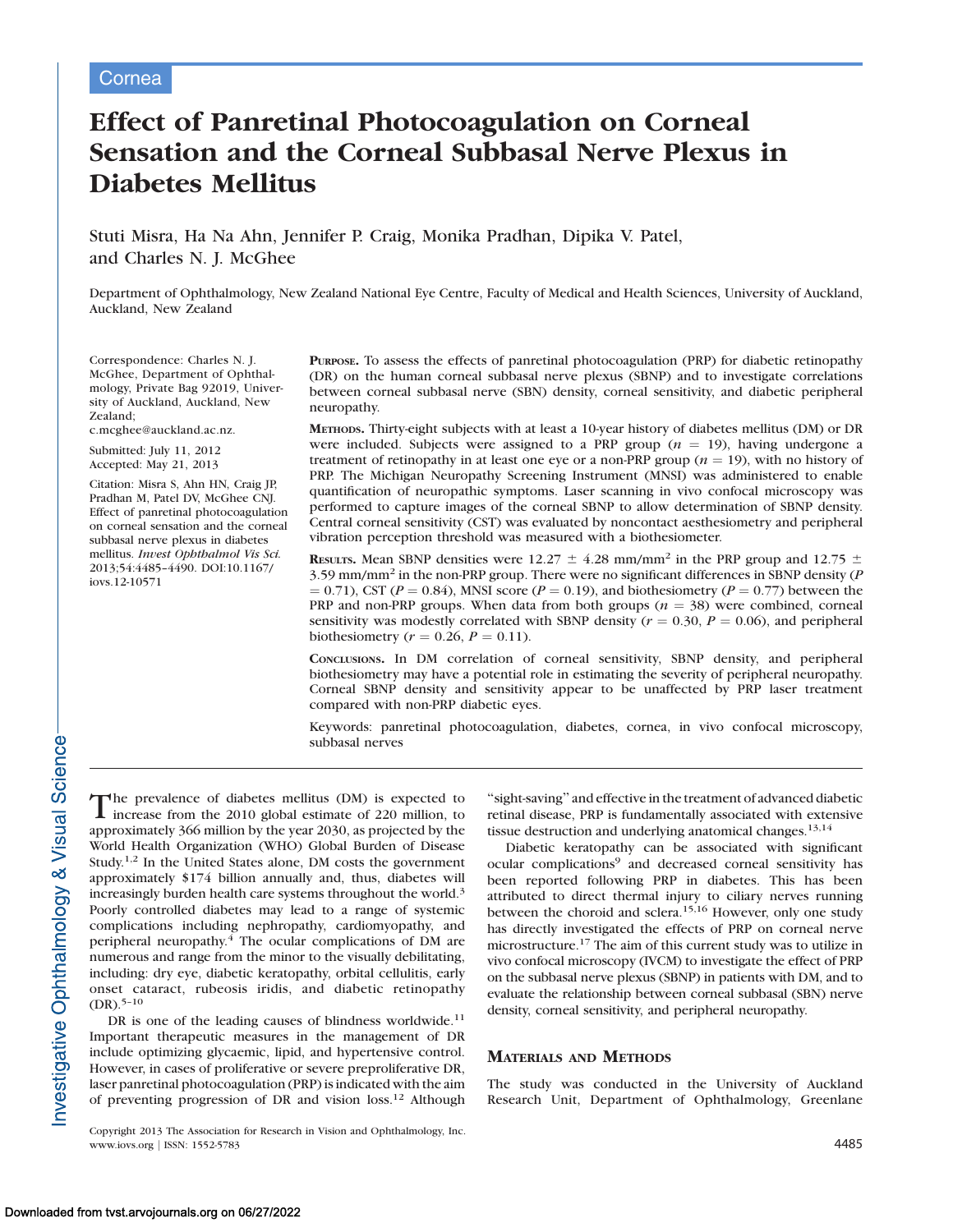

FIGURE 1. (a) A representative laser scanning in vivo confocal image of the central cornea showing SBNs in a healthy eye. (b) Visibly reduced SBN density in a subject with DM without a history of PRP. (c) SBNs in a subject with DR treated with PRP. Scale bar: 100 µm.

Clinical Centre, Auckland, New Zealand with ethical approval granted by the Regional Ethics Committee (NTX/09/12/122) and adhered to the tenets of the Declaration of Helsinki. Inclusion criteria were: a 10 or more year history of DM or the presence of any DR subjects with a history of ocular surgery or trauma; contact lens wear, or a history of corneal disease or systemic disease that may affect the cornea (other than DM) were excluded. The study was explained in detail and written consent to participate was obtained.

Subjects were categorized into two groups according to their treatment history; the PRP group with a history of PRP at least 6 months previously, and the non-PRP group with no history of PRP. Subjects with recent PRP  $(<$ 6 months) were excluded from the study.

A detailed medical history was obtained from all subjects regarding duration of DM, known diabetic complications, comorbidities, medications, and smoking and alcohol history. A validated questionnaire (Michigan Neuropathy Screening Instrument [MNSI]) was administered to calculate the severity score of neuropathic symptoms.<sup>18,19</sup> The results of recent glycated hemoglobin (HbA1c) blood tests, performed within the preceding 3 months, were also recorded. Although fasting glucose remains a useful diagnostic criterion for DM, it only provides an instantaneous, single point, indication of glucose control. In contrast HbA1c gives an indication of the degree of control over the previous 3 months and is considered to be a major diagnostic criterion of DM.20,21

Central corneal sensitivity threshold (CST) was measured with a noncontact corneal aesthesiometer (NCCA).<sup>22</sup> After the stimulus was presented to the patient at a suprathreshold pressure for demonstration purposes, CST was determined by following a forced-choice double-staircase protocol.<sup>23</sup> Vibration perception threshold (VPT) of the feet was measured by biothesiometery (Bio-Medical Instrument Co., Newbury, OH), and VPT was also determined by forced-choice double-staircase technique.<sup>24</sup> The examination was performed at the medial malleolus, at the plantar and dorsal aspects of the distal interphalangeal (DIP) joint of the great toe of the foot ipsilateral to the examined eye. Digital images of the central and peripheral retina were captured with a nonmydriatic retinal camera (Non-Mydriatic Retinal Camera DR-DGi; Canon, Inc., Melville, NY) for DR grading. All retinal images were graded by a fellowship-trained medical retina specialist (MP).

In vivo confocal microscopy using the corneal module of the Heidelberg Retina Tomograph (HRT II; Heidelberg Engineering GmbH, Heidelberg, Germany) was performed in the selected eye of each patient.<sup>17</sup> A drop of local anesthetic (Oxybuprocaine hydrochloride 0.4%; Chauvin Pharmaceuticals Ltd., Kingston, UK) was administered to both eyes and lubricating gel (Viscotears Carbomer; Novartis Pharmaceuticals Ltd., Surrey, UK) applied to the nonexamined eye to protect the ocular surface from drying during the examination. The

participant was asked to fixate on a distant target aligned to enable examination of the central cornea, while images of the corneal SBNP were captured with the aid of the device's ''section mode.''

The examination took approximately 5 minutes to perform in each case and none of the participants experienced any visual or corneal sequelae as a result of examination. All examinations were performed by a single experienced examiner (SM).

From the images showing well-focused nerves from the central cornea, six were randomly selected for each subject and the SBN density calculated in terms of length of nerves per millimeters squared of image area.<sup>23</sup> SBN density was analyzed by an independent observer (HA) using computer software (analySIS  $3.1$ ; Soft Imaging System, Münster, Germany).<sup>23</sup>

Statistical analysis was performed with SPSS 19.0 for Windows (Chicago, IL). On the basis of previously reported nerve fibre density data, a power calculation for this study (Statistical Solutions, LLC, Clearwater, FL) determined a minimum sample size of 10 in each group in order to detect a 5% difference in nerve density between the PRP and non-PRP groups, with 80% power and 95% confidence. An independent samples *t*-test was applied to compare patient characteristics of the PRP and non-PRP groups, and one-way ANOVA was performed to compare ocular and peripheral neuropathy features between the two groups. Bivariate Pearson correlation (two-tailed) was used to determine the correlations between a number of different factors. A P value of less than 0.05 was considered significant. A correlation coefficient (Pearson's r) of less than  $\pm 0.3$  was considered weak;  $\pm 0.3$  to  $\pm 0.6$ , was moderate; and greater than  $\pm 0.6$ , was strong.<sup>25</sup>

#### **RESULTS**

Thirty-eight eyes of 38 participants with DM were enrolled for this study, of which 20 eyes had previously undergone PRP. Fifteen left eyes and 23 right eyes were assessed. There was no significant difference in the mean age, body mass index (BMI), current severity of retinopathy, and smoking and alcohol history between the PRP and non-PRP groups (Table 1). The mean duration of DM and HbA1c values were not significantly different between the two groups (Table 2).

The mean SBN densities were 12.27  $\pm$  4.28 mm/mm<sup>2</sup> in the PRP group and 12.75  $\pm$  3.59 mm/mm<sup>2</sup> in the non-PRP group. Representative subbasal nerve plexus images of the central cornea are illustrated in Figure 1. There were no significant differences between the PRP and the non-PRP groups in terms of SBN density ( $P = 0.71$ ), CST ( $P = 0.84$ ), MNSI score ( $P =$ 0.19), and biothesiometry ( $P = 0.77$ , Table 2).

The variables included from both groups in the correlation analysis were SBN density, HbA1c, CST, and biothesiometry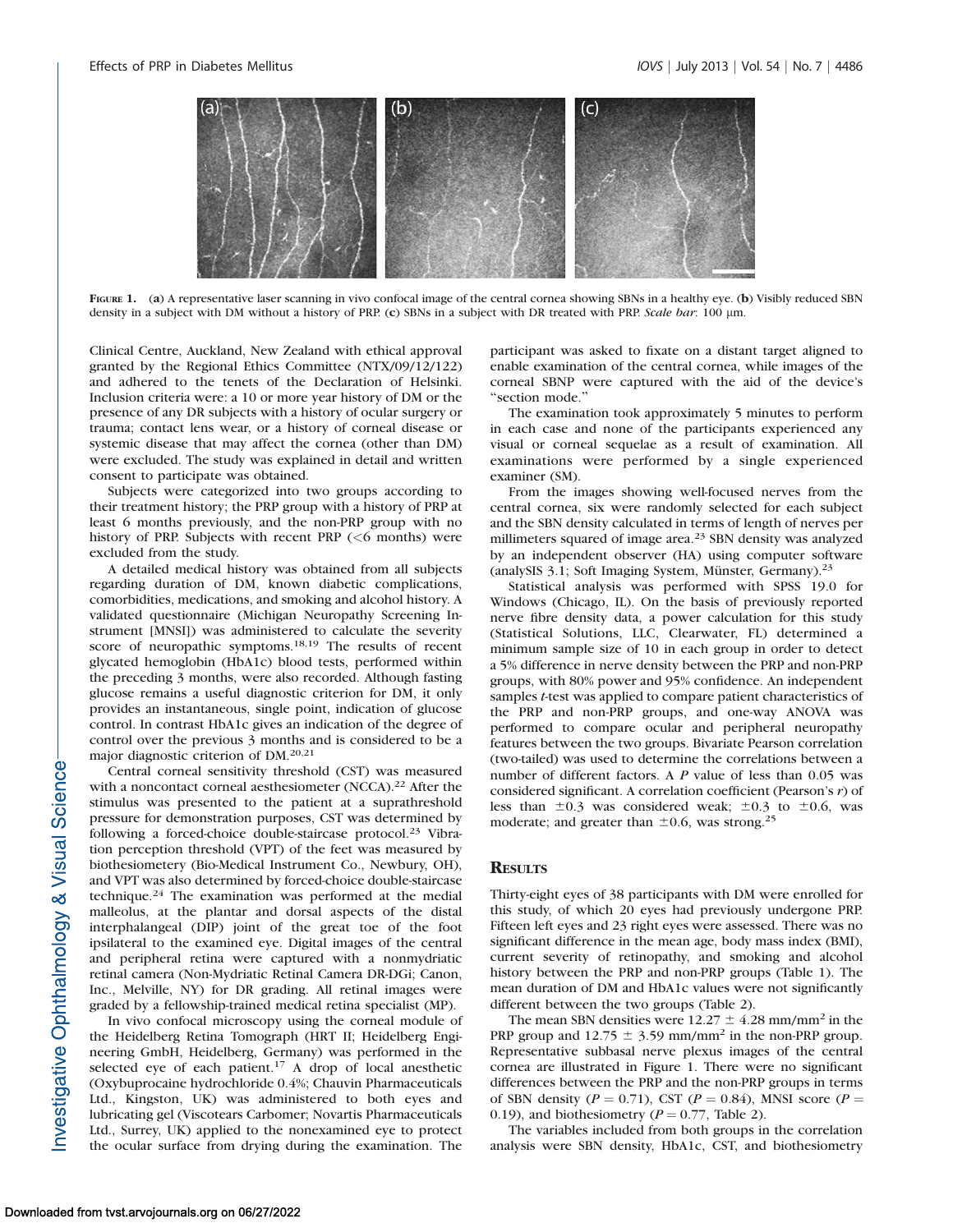TABLE 1. Demographics Including Male:Female Ratio, Age, BMI, Smoking History, Alcohol Score, Ethnicity, Duration of DM (Years), and Type of DR (Subject Percentage Included) in Subjects With Retinopathy Treated by PRP and Untreated Retinopathy (Non-PRP) Group

|                      | Groups          |                 |                     |  |
|----------------------|-----------------|-----------------|---------------------|--|
|                      | <b>PRP</b>      | <b>Non-PRP</b>  | t-test,<br>P Values |  |
| Subjects, $n$        | 19              | 19              |                     |  |
| Male: female ratio   | 13:06           | 14:05           |                     |  |
| Age, y               | $57.0 \pm 7.9$  | $59.5 \pm 14.2$ | 0.50                |  |
| BMI, $\text{kg/m}^2$ | $29.6 \pm 4.0$  | $29.2 \pm 5.1$  | 0.78                |  |
| Smoking history,     |                 |                 |                     |  |
| pack y               | $5.8 \pm 12.1$  | $4.4 \pm 9.75$  | 0.70                |  |
| Alcohol score        | $2.20 \pm 2.3$  | $2.0 \pm 2.6$   | 0.75                |  |
| Type 1:type 2        | 1:18            | 1:18            |                     |  |
| Mean DM              |                 |                 |                     |  |
| duration, y          | $18.0 \pm 10.4$ | $13.6 \pm 7.2$  |                     |  |
| $<$ 10               | 2               | 4               |                     |  |
| $10 - 20$            | 11              | 13              |                     |  |
| >20                  | 6               | 2               |                     |  |
| No active DR         | $0(0\%)$        | $1(5.3\%)$      |                     |  |
| Mild NPDR            | $0(0\%)$        | $10(52.6\%)$    |                     |  |
| <b>Moderate NPDR</b> | 3(15.8%)        | $2(10.5\%)$     |                     |  |
| Severe NPDR          | $4(21.1\%)$     | 5(26.3%)        |                     |  |
| <b>PDR</b>           | $12(63.2\%)$    | $1(5.3\%)$      |                     |  |

NPDR, nonproliferative diabetic retinopathy; PDR, proliferative diabetic retinopathy.

(medial malleolus, great toe plantar, and great toe dorsal) and MNSI score (Table 3). HbA1c showed no significant correlations with nerve density, corneal sensitivity, biothesiometry, or neuropathy symptoms score. SBN density showed a modest correlation with CST (Pearson's correlation  $r = 0.30$ ,  $P = 0.06$ ), and corneal sensitivity was poorly correlated with biothesiometry (medial malleolus) ( $r = 0.26$ ,  $P = 0.11$ , Fig. 2). All three biothesiometry measurements were strongly correlated with each other (Table 3). Symptomatic MNSI scores were also significantly correlated with the biothesiometry measurements  $(r = 0.83, P < 0.001)$ .

## **DISCUSSION**

The corneal SBNP lies between the basal epithelium and Bowman's layer.<sup>26</sup>

The SBN density in diabetic corneas has been widely reported to be reduced, particularly in patients with associated DR and neuropathy.<sup>27-29</sup> Messmer et al. reported mean SBN density of 16.1 mm/mm<sup>2</sup> in patients with a mean of 14.8-year history of type 2 DM as compared with 12.2 and 12.7 mm/ mm<sup>2</sup> in PRP and non-PRP patients in the current study, using the same IVCM.<sup>30</sup> Importantly, a recent global study showed that the patients with a less than 10-year history of DM had only a 21.0% prevalence of any degree of DR as compared with 54.2% in patients with a 10- to 20-year history of DM.<sup>31</sup> Additionally, only 1.2% of the former group developed proliferative retinopathy compared with 9.0%, possibly requiring treatment, in the latter group.<sup>31</sup> The normal SBN density has been reported to be between 21.6 and 45.9 mm/mm<sup>2</sup> as measured by in vivo and ex vivo studies.32–34 The reduction in nerve density is associated with a loss of corneal sensitivity in these eyes.<sup>35</sup> The corneal sensitivity threshold in the healthy population is noted to be significantly lower than that found in the diabetic subjects of the current study, at 0.38 millibars (mBAR).<sup>23</sup> A number of previous studies have investigated the corneal nerve changes in DM patients compared with healthy controls,30,36–38 but there has been little exploration of the possible effects of PRP on corneal nerves.17

Interestingly, De Cilla et al. reported lower SBN density in patients with proliferative diabetic retinopathy (PDR) treated by PRP when compared with untreated PDR.<sup>17</sup> However, it is important to note that the extent of DR, per se, has been shown to correlate with reduced corneal sensitivity irrespective of the treatment.<sup>39</sup> The presence of basement membrane abnormalities in the corneal epithelium and retinal blood vessels in DM has been put forward as a possible explanation for this correlation. $40,41$  A recent study highlighted differences in corneal sensitivity between the diabetic participants and control subjects, but identified no differences in corneal sensitivity threshold between PRP treated and PRP untreated diabetic participants.<sup>42</sup>

The current study identified no significant differences between the PRP and non-PRP groups with respect to: corneal SBNP density, corneal sensitivity, biothesiometry, and subjective neuropathy score. Thus, PRP did not appear to have any adverse effect on the corneal SBNP density or corneal sensitivity in this study when compared with comparable, non-PRP treated, diabetic eyes. Therefore, these data suggest the reduction in corneal SBN density observed in the PRP group appear to be attributable to the effect of diabetes itself rather than laser treatment. The current study has confirmed that SBNP density is unaffected by PRP in the long term. However, further studies comparing preoperative and 6-month postoperative SBN density would be useful to determine if these nerves are affected in the short term following PRP.

Reflectivity and tortuosity are two other parameters that have been commonly used to quantify IVCM SBNs in previous studies. Some studies have simply used a subjective grading system for SBN tortuosity.<sup>17,29</sup> More complex objective mathematical methods have also been used to define a tortuosity coefficient in DM using a measure of nerve fibre curvature with the observer selecting nerve branches for calculation.36,43,44 Unfortunately, these subjective and objective measurements of nerve tortuosity are not directly

TABLE 2. Comparison of SBN Density, HbA1c, Corneal Sensitivity, Michigan Neuropathy Symptomatic Score, and Beiothesiometry for Medial Malleolus (MM), Great Toe Plantar (GTP), and Great Toe Dorsal (GTD) of Patients With  $(n = 19)$  and Without  $(n = 19)$  a History of PRP

|                           | <b>PRP, Mean</b> $\pm$ SD | Non-PRP, Mean $\pm$ SD | <b>ANOVA, P Values</b> |  |
|---------------------------|---------------------------|------------------------|------------------------|--|
| SBN density, $mm/mm2$     | $12.27 \pm 4.28$          | $12.75 \pm 3.59$       | 0.71                   |  |
| HbA1c, $%$                | $9.12 \pm 1.89$           | $8.56 \pm 1.64$        | 0.33                   |  |
| Corneal sensitivity, mBar | $2.32 \pm 2.23$           | $2.46 \pm 1.76$        | 0.84                   |  |
| <b>MNSI</b> score         | $3.00 \pm 2.60$           | $2.10 \pm 1.37$        | 0.19                   |  |
| Biothesiometry - MM, V    | $27.15 \pm 10.04$         | $26.670 \pm 8.89$      | 0.77                   |  |
| Biothesiometry - GTP, V   | $20.21 \pm 10.50$         | $20.94 \pm 8.62$       | 0.81                   |  |
| Biothesiometry - GTD, V   | $19.630 \pm 10.11$        | $20.63 \pm 8.59$       | 0.71                   |  |

SD, standard deviation.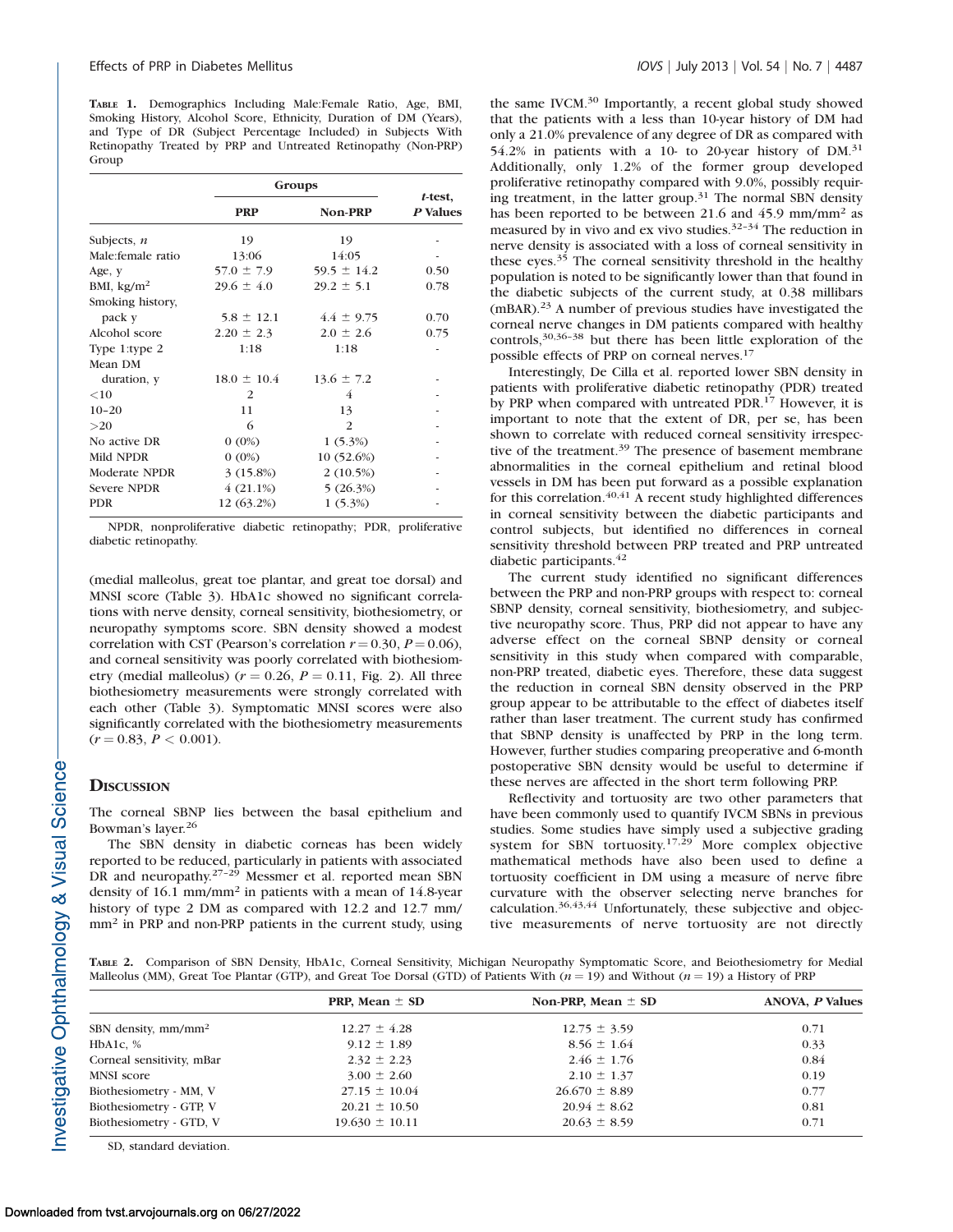TABLE 3. Correlations Between SBN Density (mm/mm2), HbA1c (%), Corneal Sensitivity (mBAR), Michigan Neuropathy Symptomatic Score, and Biothesiometry (V) for MM, GTP, and GTD of All Subjects With DM ( $N = 38$ )

|                                      | SBN Density, $\mu m/mm^2$ HbA1c, % |                          | CST, mBar                |                          |                | VPT - MM, V VPT - GTP, V VPT - GTD, V | <b>MNSI Score</b>  |
|--------------------------------------|------------------------------------|--------------------------|--------------------------|--------------------------|----------------|---------------------------------------|--------------------|
| SBN density, $\mu$ m/mm <sup>2</sup> |                                    |                          |                          |                          |                |                                       |                    |
| Pearson correlation                  | $\mathbf{1}$                       | 0.098                    | $0.302*$                 | 0.028                    | 0.015          | $-0.051$                              | 0.000              |
| Significance, two-tailed             |                                    | 0.557                    | 0.065                    | 0.907                    | 0.929          | 0.763                                 | 0.998              |
| HbA1c, $%$                           |                                    |                          |                          |                          |                |                                       |                    |
| Pearson correlation                  |                                    | $\mathbf{1}$             | 0.084                    | $-0.154$                 | $-0.094$       | $-0.041$                              | $-0.043$           |
| Significance, two-tailed             |                                    |                          | 0.617                    | 0.356                    | 0.574          | 0.807                                 | 0.797              |
| CST, mBar                            |                                    |                          |                          |                          |                |                                       |                    |
| Pearson correlation                  | $\overline{\phantom{a}}$           | $\sim$                   | 1                        | 0.263                    | 0.155          | 0.285                                 | 0.148              |
| Significance, two-tailed             |                                    |                          | ٠                        | 0.110                    | 0.353          | 0.082                                 | 0.374              |
| VPT - MM, V                          |                                    |                          |                          |                          |                |                                       |                    |
| Pearson correlation                  | $\overline{\phantom{a}}$           | $\overline{\phantom{a}}$ | $\overline{\phantom{a}}$ | $\mathbf{1}$             | $0.811\dagger$ | $0.753\dagger$                        | 0.240              |
| Significance, two-tailed             | ٠                                  | ٠                        | $\overline{\phantom{a}}$ | ٠                        | 0.000          | 0.000                                 | 0.147              |
| VPT - GTP, V                         |                                    |                          |                          |                          |                |                                       |                    |
| Pearson correlation                  | ٠                                  | $\overline{\phantom{a}}$ | $\sim$                   | $\overline{\phantom{a}}$ | 1              | $0.836\dagger$                        | 0.528 <sup>+</sup> |
| Significance, two-tailed             |                                    |                          |                          |                          |                | 0.000                                 | 0.001              |
| VPT - GTD, V                         |                                    |                          |                          |                          |                |                                       |                    |
| Pearson correlation                  |                                    |                          | $\overline{\phantom{a}}$ | $\overline{\phantom{a}}$ |                | 1                                     | 0.586 <sup>+</sup> |
| Significance, two-tailed             |                                    |                          | $\overline{\phantom{a}}$ | ٠                        |                |                                       | 0.000              |

\* Correlation is significant at the 0.05 level (two-tailed).

† Correlation is significant at the 0.01 level (two-tailed).

comparable. Furthermore, in the absence of a repeatable method for analyzing tortuosity, $44$  this technique was deemed unsuitable for evaluation of subjects in this study. In the context of reflectivity, the laser scanning in vivo confocal microscope used in the current study automatically adjusts the illuminating brightness to maximize image quality, whilst generally producing higher quality images than white light IVCM, this automatic adjustment leads to inconsistent reflectivity of highly reflective structures, such as corneal SBNs.<sup>45</sup> Another means of measurement is nerve branching analysis, however, this has been reported to be unreliable due to the potential for a single branching fibre to be interpreted as two fibers without branches.<sup>44</sup> Additionally, beading frequency comparison of SBN was not evaluated, as, in order to be comparable, all the images should be captured using fixed illumination intensity.<sup>46</sup> For these reasons, corneal nerve density was chosen as the most reliable parameter for comparison between the groups in this study.

The current study suggests that PRP does not compromise the integrity of the corneal SBNP and purely from the corneal



FIGURE 2. Scatter plot graph showing a modest positive correlation between corneal sensitivity and biothesiometry of medial malleolus.

perspective remains a relatively safe treatment modality in the treatment of DR. The contradictory results to the De Cilla et al.<sup>17</sup> study could relate to our strict exclusion criteria. We only included patients who had undergone PRP more than 6 months previously, but no other previous ocular surgery.17 De Cilla et al.<sup>17</sup> included subjects with a history of cataract surgery, an intraocular procedure known to cause reduction in corneal sensitivity and innervation.<sup>47</sup> Another possible explanation could be a difference in the severity of thermal injury to underlying nerves related to the number of laser burns applied to treated subjects within in the two studies. These data were not available for comparison.

Peripheral neuropathy causes early damage to  $A\delta$  and unmyelinated C-class small nerve fibers leading to hyperesthesia, paraesthesia, and loss of pain and temperature.<sup>48</sup> Arguably, small corneal nerve fibers are also affected at this early stage. Previous studies have demonstrated that SBN density and corneal sensitivity correlate significantly with the severity of diabetic peripheral neuropathy.36,37 Biothesiometry (to measure VPT) is a noninvasive and practical technique that can be easily performed in a clinical setting and is recognized as a reliable predictor of diabetic peripheral neuropathy.<sup>49,50</sup> Therefore, a trend in correlation between SBN density and corneal sensitivity; between nerve density and biothesiometry; and between MNSI score and biothesiometry might be anticipated in this study. Indeed, both of the correlation pairs: CST and, MNSI score and VPT, showed a positive correlation with each other. The correlation between MNSI score and VPT suggests that severe peripheral neuropathy is associated with increased symptoms and vice versa. Therefore, in agreement with other studies, these data suggest that noninvasive clinical tools, such as corneal aesthesiometry and the MNSI questionnaire, have the potential to rapidly predict peripheral neuropathy severity in lower limbs. Other studies have also shown positive correlation of peripheral neuropathy with corneal sensitivity<sup>51</sup> and the MNSI questionnaire.<sup>28</sup>

In conclusion, the current study has shown that PRP treatment does not have any significant effect on corneal SBN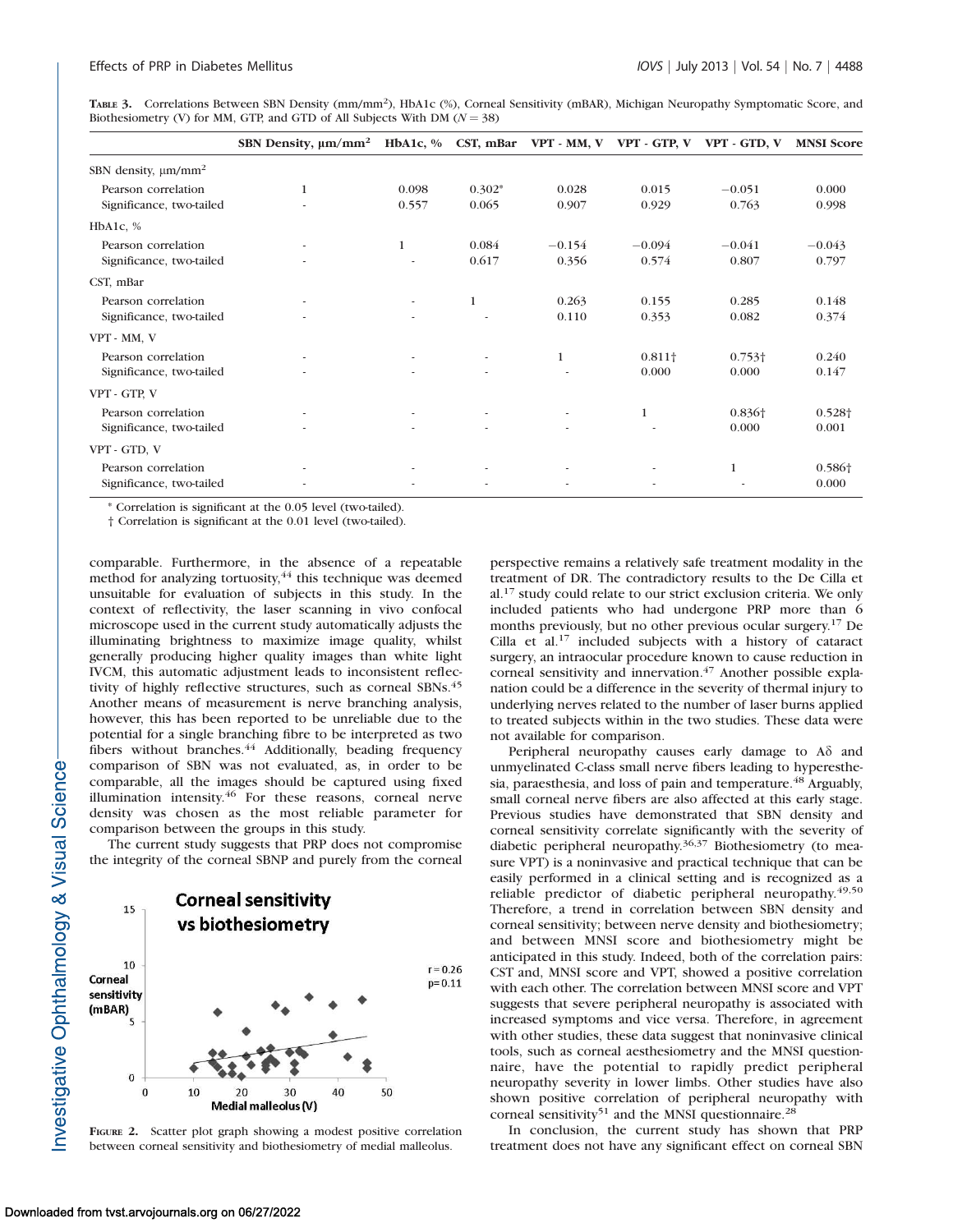density or corneal sensitivity in patients with DM compared with subjects with diabetes who have not undergone PRP.

## Acknowledgments

Supported by Save Sight Society, Inc., New Zealand and New Zealand Society for the Study of Diabetes (NZSSD).

Disclosure: S. Misra, None; H.N. Ahn, None; J.P. Craig, None; M. Pradhan, None; D.V. Patel, None; C.N.J. McGhee, None

## **References**

- 1. Zimmet P, Alberti KG, Global Shaw J. Global and societal implications of the diabetes epidemic. Nature. 2001;414:782– 787.
- 2. Wild S, Roglic G, Green A, Sicree R, King H. Global prevalence of diabetes: estimates for the year 2000 and projections for 2030. Diabetes Care. 2004;27:1047–1053.
- 3. Centers for Disease Control and Prevention. Diabetes successes and opportunities for population-based prevention and control: at a glance. 2011. Available at: http://www.cdc.gov/ chronicdisease/resources/publications/AAG/ddt.htm. Accessed June 27, 2012.
- 4. World Health Organization-Consultation. Definition, diagnosis and classification of diabetes mellitus and its complications: report of a WHO consultation. 1999. Available at: http:// whqlibdoc.who.int/hq/1999/who\_ncd\_ncs\_99.2.pdf. Accessed October 20, 2011.
- 5. Herse PR. A review of manifestations of diabetes mellitus in the anterior eye and cornea. Am J Optom Physiol Opt. 1988; 65:224–230.
- 6. Kaiserman I, Kaiserman N, Nakar S, Vinker S. Dry eye in diabetic patients. Am J Ophthalmol. 2005;139:498-503.
- 7. Kim J, Kim CS, Kim H, Jeong IH, Sohn E, Kim JS. Protection against advanced glycation end products and oxidative stress during the development of diabetic keratopathy by KIOM-79. J Pharm Pharmacol. 2011;63:524–530.
- 8. Rowe NG, Mitchell PG, Cumming RG, Wans JJ. Diabetes, fasting blood glucose and age-related cataract: the Blue Mountains Eye Study. Ophthalmic Epidemiol. 2000;7:103– 114.
- 9. Skarbez K, Priestley Y, Hoepf M, Koevary SB. Comprehensive review of the effects of diabetes on ocular health. Expert Rev Ophthalmol. 2010;5:557–577.
- 10. Kalesnykiene V, Sorri I, Voutilainen R, Uusitupa M, Niskanen L, Uusitalo H. The effect of glycaemic control on the quantitative characteristics of retinopathy lesions in patients with type 2 diabetes mellitus: 10-year follow-up study. Graefes Arch Clin Exp Ophthalmol. 2009;247:335–341.
- 11. Mohamed Q, Gillies MC, Wong TY. Management of diabetic retinopathy: a systematic review. JAMA. 2007;298:902–916.
- 12. Kollias AN, Ulbig MW. Diabetic retinopathy: early diagnosis and effective treatment. Dtsch Arztebl Int. 2010;107:75–83. quiz 84.
- 13. Buckley SA, Parmar DN, Jackson H, McHugh JD, Hunter PA. Anterior segment complications of indirect diode laser in diabetic patients. Br J Ophthalmol. 1998;82:1447–1448.
- 14. Kaufman PL, Rohen JW, Gabelt BT, Eichhorn M, Wallow IH, Polansky JR. Parasympathetic denervation of the ciliary muscle following panretinal photocoagulation. Curr Eye Res. 1991;10: 437–455.
- 15. Menchini U, Scialdone A, Pietroni C, Carones F, Brancato R. Argon versus krypton panretinal photocoagulation side effects on the anterior segment. Ophthalmologica. 1990;201:66–70.
- 16. Schiodte SN. Effects on choroidal nerves after panretinal xenon arc and argon laser photocoagulation. Acta Ophthalmol (Copenh). 1984;62:244–255.
- 17. De Cilla S, Ranno S, Carini E, et al. Corneal subbasal nerves changes in patients with diabetic retinopathy: an in vivo confocal study. Invest Ophthalmol Vis Sci. 2009;50:5155– 5158.
- 18. Moghtaderi A, Bakhshipour A, Rashidi H. Validation of Michigan neuropathy screening instrument for diabetic peripheral neuropathy. Clin Neurol Neurosurg. 2006;108: 477–481.
- 19. Rahman M, Griffin SJ, Rathmann W, Wareham NJ. How should peripheral neuropathy be assessed in people with diabetes in primary care? A population-based comparison of four measures. Diabet Med. 2003;20:368–374.
- 20. Sacks DB, Arnold M, Bakris GL, et al. Guidelines and recommendations for laboratory analysis in the diagnosis and management of diabetes mellitus. Clin Chem. 2011;57:e1e47.
- 21. Sundell J, Janatuinen T, Ronnemaa T, et al. Lifetime glycaemic exposure predicts reduced coronary vasoreactivity in type 1 diabetic subjects. Diabet Med. 2005;22:45–51.
- 22. Murphy PJ, Patel S, Marshall J. A new non-contact corneal aesthesiometer (NCCA). Ophthalmic Physiol Opt. 1996;16: 101–107.
- 23. Patel DV, Tavakoli M, Craig JP, Efron N, McGhee CN. Corneal sensitivity and slit scanning in vivo confocal microscopy of the subbasal nerve plexus of the normal central and peripheral human cornea. Cornea. 2009;28:735–740.
- 24. Bril V, Perkins BA. Comparison of vibration perception thresholds obtained with the Neurothesiometer and the CASE IV and relationship to nerve conduction studies. Diabet Med. 2002;19:661–666.
- 25. Brace N, Kemp R, Snelgar R. SPSS for Psychologists: A Guide to Data Analysis Using SPSS for Windows: Versions 12 and 13. 3rd ed. Basingstoke: Palgrave Macmillan; 2006.
- 26. Auran JD, Koester CJ, Kleiman NJ, et al. Scanning slit confocal microscopic observation of cell morphology and movement within the normal human anterior cornea. Ophthalmology. 1995;102:33–41.
- 27. Chang PY, Carrel H, Huang JS, et al. Decreased density of corneal basal epithelium and subbasal corneal nerve bundle changes in patients with diabetic retinopathy. Am J Ophthalmol. 2006;142:488–490.
- 28. Malik RA, Kallinikos P, Abbott CA, et al. Corneal confocal microscopy: a non-invasive surrogate of nerve fibre damage and repair in diabetic patients. Diabetologia. 2003;46:683– 688.
- 29. Mocan MC, Durukan I, Irkec M, Orhan M. Morphologic alterations of both the stromal and subbasal nerves in the corneas of patients with diabetes. Cornea. 2006;25:769–773.
- 30. Messmer EM, Schmid-Tannwald C, Zapp D, Kampik A. In vivo confocal microscopy of corneal small fiber damage in diabetes mellitus. Graefes Arch Clin Exp Ophthalmol. 2010;248:1307– 1312.
- 31. Yau JW, Rogers SL, Kawasaki R, et al. Global prevalence and major risk factors of diabetic retinopathy. Diabetes Care. 2012;35:556–564.
- 32. Marfurt CF, Cox J, Deek S, Dvorscak L. Anatomy of the human corneal innervation. Exp Eye Res. 2010;90:478–492.
- 33. Misra S, Craig JP, McGhee CN, Patel DV. Interocular comparison by in vivo confocal microscopy of the 2-dimensional architecture of the normal human corneal subbasal nerve plexus. Cornea. 2012;31:1376–1380.
- 34. Patel DV, McGhee CN. Mapping of the normal human corneal sub-basal nerve plexus by in vivo laser scanning confocal microscopy. Invest Ophthalmol Vis Sci. 2005;46:4485–4488.
- 35. Rosenberg ME, Tervo TMT, Immonen IJ, Muller LJ, Gronhagenriska C, Vesaluoma MH. Corneal structure and sensitivity in type 1 diabetes mellitus. Invest Ophthalmol Vis Sci. 2000;41: 2915–2921.